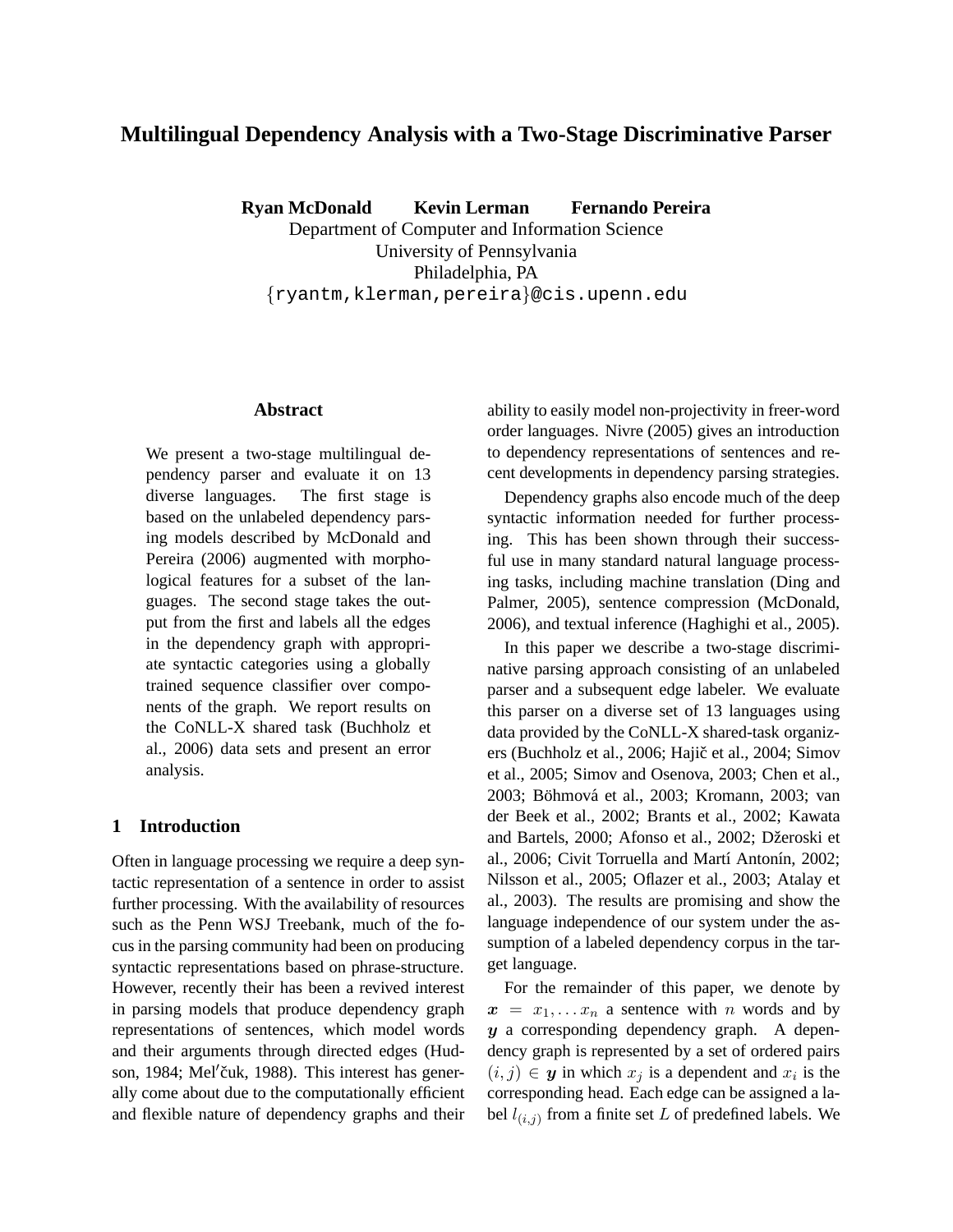assume that all dependency graphs are trees but may be non-projective, both of which are true in the data sets we use.

### **2 Stage 1: Unlabeled Parsing**

The first stage of our system creates an unlabeled parse  $y$  for an input sentence  $x$ . This system is primarily based on the parsing models described by McDonald and Pereira (2006). That work extends the maximum spanning tree dependency parsing framework (McDonald et al., 2005a; McDonald et al., 2005b) to incorporate features over multiple edges in the dependency graph. An exact projective and an approximate non-projective parsing algorithm are presented, since it is shown that nonprojective dependency parsing becomes NP-hard when features are extended beyond a single edge.

That system uses MIRA, an online large-margin learning algorithm, to compute model parameters. Its power lies in the ability to define a rich set of features over parsing decisions, as well as surface level features relative to these decisions. For instance, the system of McDonald et al. (2005a) incorporates features over the part of speech of words occurring between and around a possible head-dependent relation. These features are highly important to overall accuracy since they eliminate unlikely scenarios such as a preposition modifying a noun not directly to its left, or a noun modifying a verb with another verb occurring between them.

We augmented this model to incorporate morphological features derived from each token. Consider a proposed dependency of a dependent  $x_i$  on the head  $x_i$ , each with morphological features  $M_j$  and  $M_i$  respectively. We then add to the representation of the edge:  $M_i$  as head features,  $M_i$  as dependent features, and also each conjunction of a feature from both sets. These features play the obvious role of explicitly modeling consistencies and commonalities between a head and its dependents in terms of attributes like gender, case, or number. Not all data sets in our experiments include morphological features, so we use them only when available.

#### **3 Stage 2: Label Classification**

The second stage takes the output parse  $y$  for sentence x and classifies each edge  $(i, j) \in y$  with a

particular label  $l_{(i,j)}$ . Ideally one would like to make all parsing and labeling decisions jointly so that the shared knowledge of both decisions will help resolve any ambiguities. However, the parser is fundamentally limited by the scope of local factorizations that make inference tractable. In our case this means we are forced only to consider features over single edges or pairs of edges. However, in a two stage system we can incorporate features over the entire output of the unlabeled parser since that structure is fixed as input. The simplest labeler would be to take as input an edge  $(i, j) \in y$  for sentence x and find the label with highest score,

$$
l_{(i,j)} = \arg\max_l \ s(l,(i,j),\boldsymbol{y},\boldsymbol{x})
$$

Doing this for each edge in the tree would produce the final output. Such a model could easily be trained using the provided training data for each language. However, it might be advantageous to know the labels of other nearby edges. For instance, if we consider a head  $x_i$  with dependents  $x_{j_1}, \ldots, x_{j_M}$ , it is often the case that many of these dependencies will have correlated labels. To model this we treat the labeling of the edges  $(i, j_1), \ldots, (i, j_M)$  as a sequence labeling problem,

$$
(l_{(i,j_1)},\ldots,l_{(i,j_M)})=\bar{l}=\argmax_{\bar{l}}\;s(\bar{l},i,\bm{y},\bm{x})
$$

We use a first-order Markov factorization of the score

$$
\bar{l} = \argmax_{\bar{l}} \ \sum_{m=2}^M s(l_{(i,j_m)}, l_{(i,j_{m-1})}, i, \bm{y}, \bm{x})
$$

in which each factor is the score of labeling the adjacent edges  $(i,j_m)$  and  $(i,j_{m-1})$  in the tree y. We attempted higher-order Markov factorizations but they did not improve performance uniformly across languages and training became significantly slower.

For score functions, we use simple dot products between high dimensional feature representations and a weight vector

$$
s(l_{(i,j_m)},l_{(i,j_{m-1})},i,\boldsymbol{y},\boldsymbol{x}) =\\ \textbf{w} \cdot \textbf{f}(l_{(i,j_m)},l_{(i,j_{m-1})},i,\boldsymbol{y},\boldsymbol{x})
$$

Assuming we have an appropriate feature representation, we can find the highest scoring label sequence with Viterbi's algorithm. We use the MIRA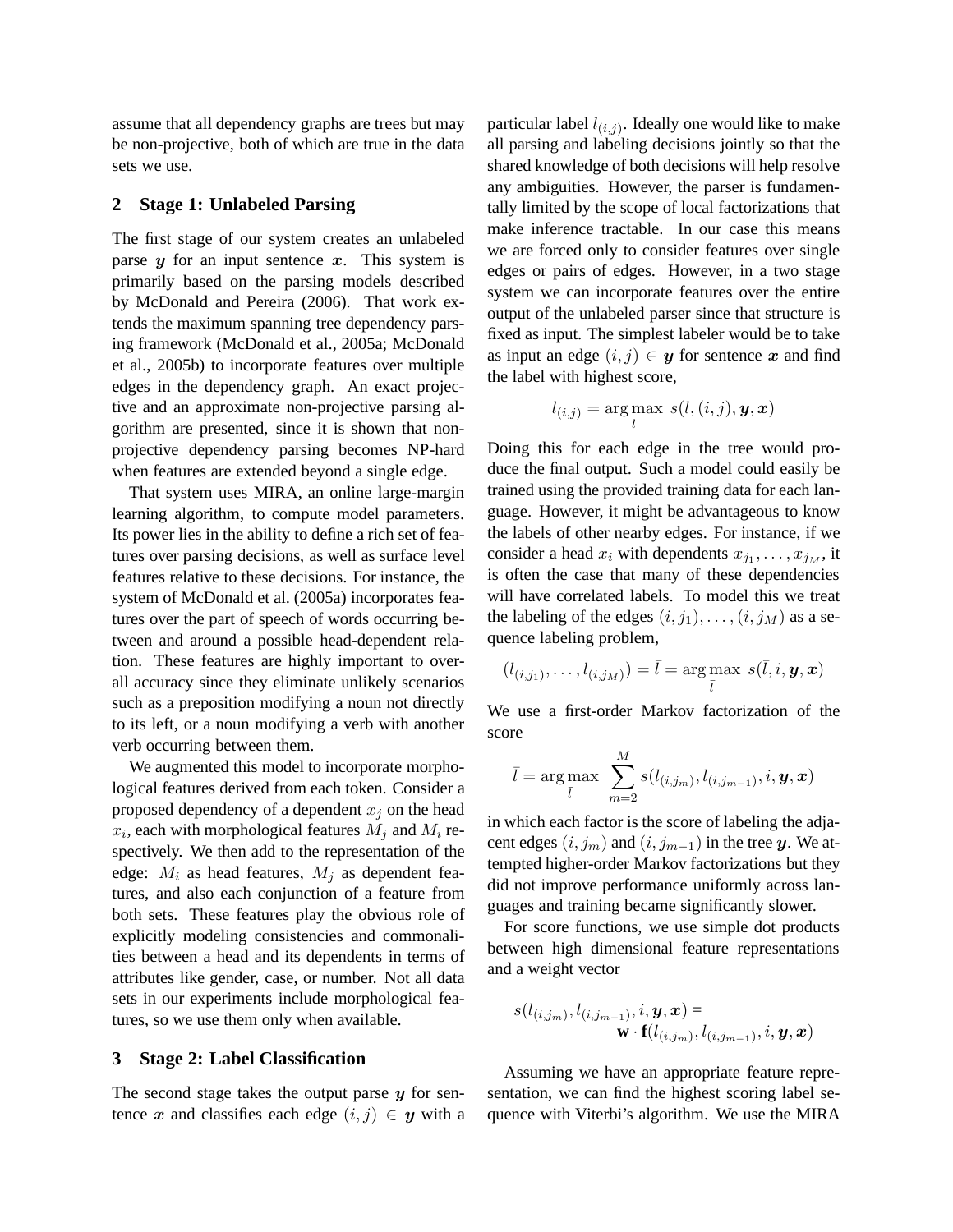online learner to set the weights (Crammer and Singer, 2003; McDonald et al., 2005a) since we found it trained quickly and provide good performance. Furthermore, it made the system homogeneous in terms of learning algorithms since that is what is used to train our unlabeled parser (McDonald and Pereira, 2006). Of course, we have to define a set of suitable features. We used the following:

- **Edge Features:** Word/pre-suffix/part-of-speech (POS)/morphological feature identity of the head and the dependent (affix lengths 2 and 3). Does the head and its dependent share a prefix/suffix? Attachment direction. What morphological features do head and dependent have the same value for? Is the dependent the first/last word in the sentence?
- **Sibling Features:** Word/POS/pre-suffix/morphological feature identity of the dependent's nearest left/right siblings in the tree (siblings are words with same parent in the tree). Do any of the dependent's siblings share its POS?
- **Context Features:** POS tag of each intervening word between head and dependent. Do any of the words between the head and the dependent have a parent other than the head? Are any of the words between the head and the dependent not a descendant of the head (i.e. non-projective edge)?
- **Non-local:** How many children does the dependent have? What morphological features do the grandparent and the dependent have identical values? Is this the left/rightmost dependent for the head? Is this the first dependent to the left/right of the head?

Various conjunctions of these were included based on performance on held-out data. Note that many of these features are beyond the scope of the edge based factorizations of the unlabeled parser. Thus a joint model of parsing and labeling could not easily include them without some form of re-ranking or approximate parameter estimation.

# **4 Results**

We trained models for all 13 languages provided by the CoNLL organizers (Buchholz et al., 2006). Based on performance from a held-out section of the training data, we used non-projective parsing algorithms for Czech, Danish, Dutch, German, Japanese, Portuguese and Slovene, and projective parsing algorithms for Arabic, Bulgarian, Chinese, Spanish, Swedish and Turkish. Furthermore, for Arabic and Spanish, we used lemmas instead of inflected word

| DATA SET          | UA   | LA   |
|-------------------|------|------|
| ARABIC            | 79.3 | 66.9 |
| <b>BULGARIAN</b>  | 92.0 | 87.6 |
| <b>CHINESE</b>    | 91.1 | 85.9 |
| CZECH             | 87.3 | 80.2 |
| <b>DANISH</b>     | 90.6 | 84.8 |
| DUTCH             | 83.6 | 79.2 |
| GERMAN            | 90.4 | 87.3 |
| <b>JAPANESE</b>   | 92.8 | 90.7 |
| <b>PORTUGUESE</b> | 91.4 | 86.8 |
| <b>SLOVENE</b>    | 83.2 | 73.4 |
| <b>SPANISH</b>    | 86.1 | 82.3 |
| <b>SWEDISH</b>    | 88.9 | 82.5 |
| TURKISH           | 74.7 | 63.2 |
| <b>AVERAGE</b>    | 87.0 | 80.8 |

Table 1: Dependency accuracy on 13 languages. Unlabeled (UA) and Labeled Accuracy (LA).

forms, again based on performance on held-out  $data<sup>1</sup>$ .

Results on the test set are given in Table 1. Performance is measured through unlabeled accuracy, which is the percentage of words that modify the correct head in the dependency graph, and labeled accuracy, which is the percentage of words that modify the correct head *and* label the dependency edge correctly in the graph. These results show that the discriminative spanning tree parsing framework (McDonald et al., 2005b; McDonald and Pereira, 2006) is easily adapted across all these languages. Only Arabic, Turkish and Slovene have parsing accuracies significantly below 80%, and these languages have relatively small training sets and/or are highly inflected with little to no word order constraints. Furthermore, these results show that a twostage system can achieve a relatively high performance. In fact, for every language our models perform significantly higher than the average performance for all the systems reported in Buchholz et al. (2006).

For the remainder of the paper we provide a general error analysis across a wide set of languages plus a detailed error analysis of Spanish and Arabic.

#### **5 General Error Analysis**

Our system has several components, including the ability to produce non-projective edges, sequential

<sup>&</sup>lt;sup>1</sup>Using the non-projective parser for all languages does not effect performance significantly. Similarly, using the inflected word form instead of the lemma for all languages does not change performance significantly.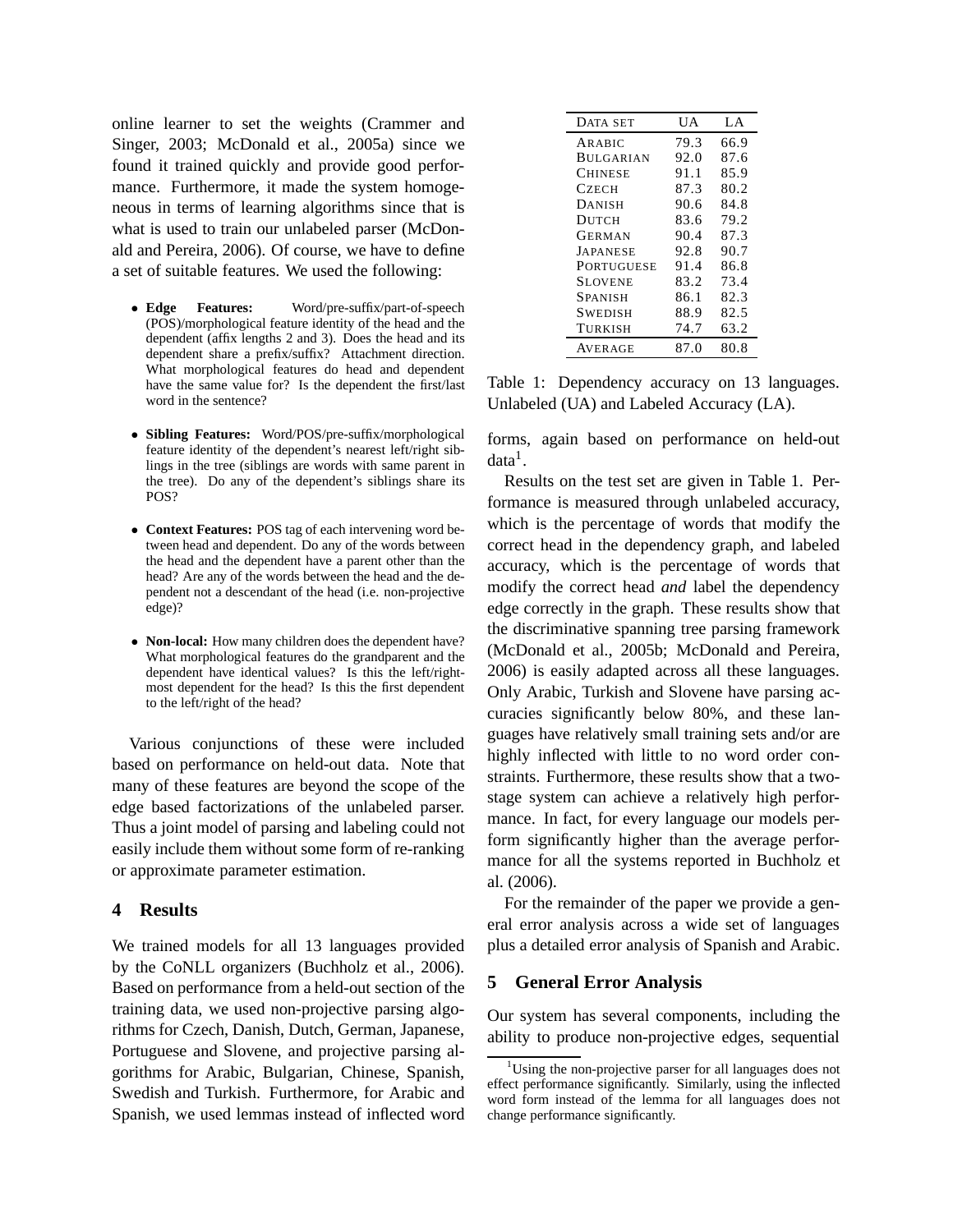| <b>SYSTEM</b> | UA   | LA.  |
|---------------|------|------|
| $N + S + M$   | 86.3 | 79.7 |
| $P + S + M$   | 85.6 | 79.2 |
| $N+S+B$       | 85.5 | 78.6 |
| $N+A+M$       | 86.3 | 79.4 |
| $P+A+B$       | 84.8 | 77.7 |

Table 2: Error analysis of parser components averaged over Arabic, Bulgarian, Danish, Dutch, Japanese, Portuguese, Slovene, Spanish, Swedish and Turkish. N/P: Allow non-projective/Force projective, S/A: Sequential labeling/Atomic labeling, M/B: Include morphology features/No morphology features.

assignment of edge labels instead of individual assignment, and a rich feature set that incorporates morphological properties when available. The benefit of each of these is shown in Table 2. These results report the average labeled and unlabeled precision for the 10 languages with the smallest training sets. This allowed us to train new models quickly.

Table 2 shows that each component of our system does not change performance significantly (rows 2- 4 versus row 1). However, if we only allow projective parses, do not use morphological features and label edges with a simple atomic classifier, the overall drop in performance becomes significant (row 5 versus row 1). Allowing non-projective parses helped with freer word order languages like Dutch (78.8%/74.7% to 83.6%/79.2%, unlabeled/labeled accuracy). Including rich morphology features naturally helped with highly inflected languages, in particular Spanish, Arabic, Turkish, Slovene and to a lesser extent Dutch and Portuguese. Derived morphological features improved accuracy in all these languages by 1-3% absolute.

Sequential classification of labels had very little effect on overall labeled accuracy (79.4% to  $79.7\%)^2$ . The major contribution was in helping to distinguish subjects, objects and other dependents of main verbs, which is the most common labeling error. This is not surprising since these edge labels typically are the most correlated (i.e., if you already know which noun dependent is the subject, then it should be easy to find the object). For instance, sequential labeling improves the labeling of objects from 81.7%/75.6% to 84.2%/81.3% (labeled precision/recall) and the labeling of subjects from 86.8%/88.2% to 90.5%/90.4% for Swedish. Similar improvements are common across all languages, though not as dramatic. Even with this improvement, the labeling of verb dependents remains the highest source of error.

# **6 Detailed Analysis**

#### **6.1 Spanish**

Although overall unlabeled accuracy is 86%, most verbs and some conjunctions attach to their head words with much lower accuracy: 69% for main verbs, 75% for the verb *ser*, and 65% for coordinating conjunctions. These words form 17% of the test corpus. Other high-frequency word classes with relatively low attachment accuracy are prepositions  $(80\%)$ , adverbs  $(82\%)$  and subordinating conjunctions  $(80\%)$ , for a total of another  $23\%$  of the test corpus. These weaknesses are not surprising, since these decisions encode the more global aspects of sentence structure: arrangement of clauses and adverbial dependents in multi-clause sentences, and prepositional phrase attachment. In a preliminary test of this hypothesis, we looked at all of the sentences from a development set in which a main verb is incorrectly attached. We confirmed that the main clause is often misidentified in multi-clause sentences, or that one of several conjoined clauses is incorrectly taken as the main clause. To test this further, we added features to count the number of commas and conjunctions between a dependent verb and its candidate head. Unlabeled accuracy for all verbs increases from 71% to 73% and for all conjunctions from 71% to 74%. Unfortunately, accuracy for other word types decreases somewhat, resulting in no significant net accuracy change. Nevertheless, this very preliminary experiment suggests that wider-range features may be useful in improving the recognition of overall sentence structure.

Another common verb attachment error is a switch between head and dependent verb in phrasal verb forms like *dejan intrigar* or *qiero decir*, possibly because the non-finite verb in these cases is often a main verb in training sentences. We need to look more carefully at verb features that may be useful here, in particular features that distinguish finite and

 $2$ This difference was much larger for experiments in which gold standard unlabeled dependencies are used.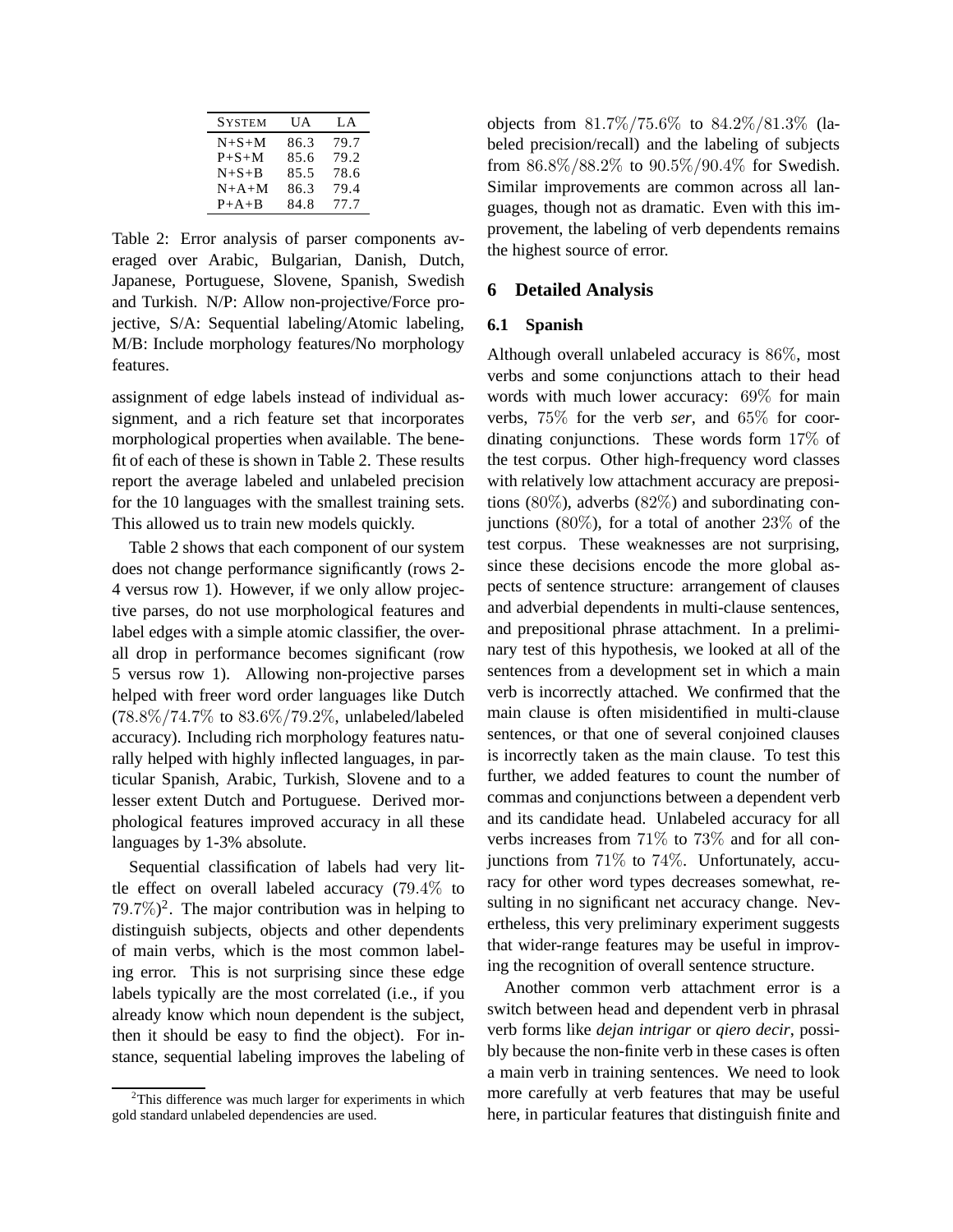non-finite forms.

In doing this preliminary analysis, we noticed some inconsistencies in the reference dependency structures. For example, in the test sentence *Lo que decia Mae West de si misma podr´ıamos decirlo también los hombres:..., decia*'s head is given as *decirlo*, although the main verbs of relative clauses are normally dependent on what the relative modifies, in this case the article *Lo*.

### **6.2 Arabic**

A quick look at unlabeled attachment accuracies indicate that errors in Arabic parsing are the most common across all languages: prepositions (62%), conjunctions (69%) and to a lesser extent verbs (73%). Similarly, for labeled accuracy, the hardest edges to label are for dependents of verbs, i.e., subjects, objects and adverbials. Note the difference in error between the unlabeled parser and the edge labeler: the former makes mistakes on edges into prepositions, conjunctions and verbs, and the latter makes mistakes on edges into nouns (subject/objects). Each stage by itself is relatively accurate (unlabeled accuracy is 79% and labeling accuracy<sup>3</sup> is also 79%), but since there is very little overlap in the kinds of errors each makes, overall labeled accuracy drops to 67%. This drop is not nearly as significant for other languages.

Another source of potential error is that the average sentence length of Arabic is much higher than other languages (around 37 words/sentence). However, if we only look at performance for sentences of length less than 30, the labeled accuracy is still only 71%. The fact that Arabic has only 1500 training instances might also be problematic. For example if we train on 200, 400, 800 and the full training set, labeled accuracies are 54%, 60%, 62% and 67%. Clearly adding more data is improving performance. However, when compared to the performance of Slovene (1500 training instances) and Spanish (3300 instances), it appears that Arabic parsing is lagging.

# **7 Conclusions**

We have presented results showing that the spanning tree dependency parsing framework of McDonald et al. (McDonald et al., 2005b; McDonald and Pereira, 2006) generalizes well to languages other than English. In the future we plan to extend these models in two ways. First, we plan on examining the performance difference between two-staged dependency parsing (as presented here) and joint parsing plus labeling. It is our hypothesis that for languages with fine-grained label sets, joint parsing and labeling will improve performance. Second, we plan on integrating any available morphological features in a more principled manner. The current system simply includes all morphological bi-gram features. It is our hope that a better morphological feature set will help with both unlabeled parsing and labeling for highly inflected languages.

#### **References**

- A. Abeillé, editor. 2003. *Treebanks: Building and Using Parsed Corpora*, volume 20 of *Text, Speech and Language Technology*. Kluwer Academic Publishers, Dordrecht.
- S. Afonso, E. Bick, R. Haber, and D. Santos. 2002. "Floresta sintá(c)tica": a treebank for Portuguese. In *Proc*. *of the Third Intern. Conf. on Language Resources and Evaluation (LREC)*, pages 1698–1703.
- N. B. Atalay, K. Oflazer, and B. Say. 2003. The annotation process in the Turkish treebank. In *Proc. of the 4th Intern. Workshop on Linguistically Interpreteted Corpora (LINC)*.
- A. Böhmová, J. Hajič, E. Hajičová, and B. Hladká. 2003. The PDT: a 3-level annotation scenario. In Abeillé (Abeillé, 2003), chapter 7.
- S. Brants, S. Dipper, S. Hansen, W. Lezius, and G. Smith. 2002. The TIGER treebank. In *Proc. of the First Workshop on Treebanks and Linguistic Theories (TLT)*.
- S. Buchholz, E. Marsi, A. Dubey, and Y. Krymolowski. 2006. CoNLL-X shared task on multilingual dependency parsing. SIGNLL.
- K. Chen, C. Luo, M. Chang, F. Chen, C. Chen, C. Huang, and Z. Gao. 2003. Sinica treebank: Design criteria, representational issues and implementation. In Abeillé (Abeillé, 2003), chapter 13, pages 231–248.
- M. Civit Torruella and  $M^2$  A. Martí Antonín. 2002. Design principles for a Spanish treebank. In *Proc. of the First Workshop on Treebanks and Linguistic Theories (TLT)*.

 $3$ Labeling accuracy is the percentage of words that correctly label the dependency between the head that they modify, even if the right head was not identified.